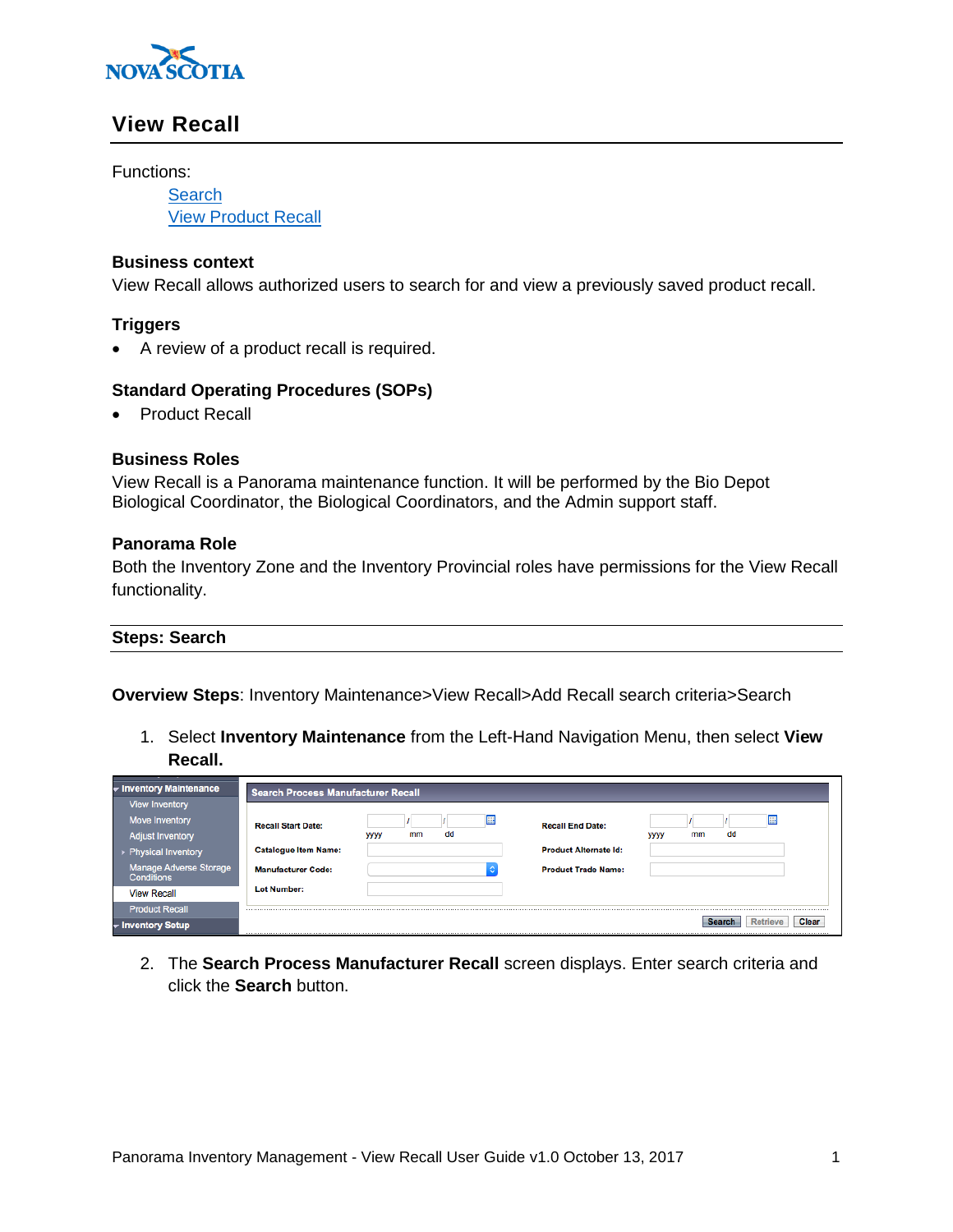

- Search options include **Recall Start Date** and **Recall End Date**, **Product Alternate ID**, and **Lot Number**.
	- The **Lot Number** search criteria field is a type-ahead field. As the first few letters/numbers of the lot number are entered, matching lot numbers will display. Select the lot number from the list.
		- A search without criteria will generate all product recalls in the system.
- 3. The search results display in the **Search Results** section of the screen.

## <span id="page-1-0"></span>**Steps: View Product Recall**

**Overview Steps**: Search>Select Product Recall item>View Product Recall item>Cancel

1. Select the radio button of the recalled item(s) and click the **View Recall** button.

|   | A Hide Search Results<br><b>Search Results</b> |                                                         |                  |                        |                              |                    |                                   |  |  |  |  |
|---|------------------------------------------------|---------------------------------------------------------|------------------|------------------------|------------------------------|--------------------|-----------------------------------|--|--|--|--|
|   | Your search criteria returned 1 result(s).     |                                                         |                  |                        |                              |                    |                                   |  |  |  |  |
|   | <b>Row Actions</b><br><b>View Recall</b>       |                                                         |                  |                        |                              |                    |                                   |  |  |  |  |
|   | c                                              | Product Alternate ▼ Catalogue Item Name ▼ Product Trade | <b>Name</b>      | Lot<br><b>Number</b>   | <b>Recall</b><br><b>Date</b> | User Id            | <b>Transaction</b><br><b>Date</b> |  |  |  |  |
| O | PPD(MDV)                                       | Tubersol®(1mL<br><b>MDV)SPL</b>                         | <b>Tubersol®</b> | C4636AA-<br><b>RCL</b> | 2017 Oct 6                   | Parsons,<br>Cheryl | 2017 Oct 8                        |  |  |  |  |

2. The **Process Manufacturer Recall** screen is displayed; review the recall detail information.

| <b>Product Recall</b>                              |                                                                    |                                        |
|----------------------------------------------------|--------------------------------------------------------------------|----------------------------------------|
| <b>Process Manufacturer Recall</b>                 |                                                                    |                                        |
| * Required field                                   |                                                                    |                                        |
| <b>Catalogue Item Code</b>                         | <b>Product Alternate ID</b>                                        |                                        |
| 54                                                 | PPD(MDV)                                                           |                                        |
| <b>Product Trade Name</b>                          | <b>Catalogue Item Name</b>                                         |                                        |
| <b>Tubersol®</b>                                   | Tubersol®(1mL MDV)SPL                                              |                                        |
| <b>Lot Number</b>                                  | <b>Current Expiry Date</b>                                         | <b>Current Lot Status</b>              |
| C4636AA-RCL                                        | 2016 Dec 31                                                        | Recalled                               |
| * Recall Date<br>Ш<br>06<br>10<br>dd<br>mm<br>уууу | * Recall Reason<br>Manufacturer recall<br>$\overline{\phantom{a}}$ | * Recall Source<br>Manufacturer letter |
| Recommended Client follow-up                       | <b>Required Product Disposition</b>                                | <b>Show Inventory</b>                  |